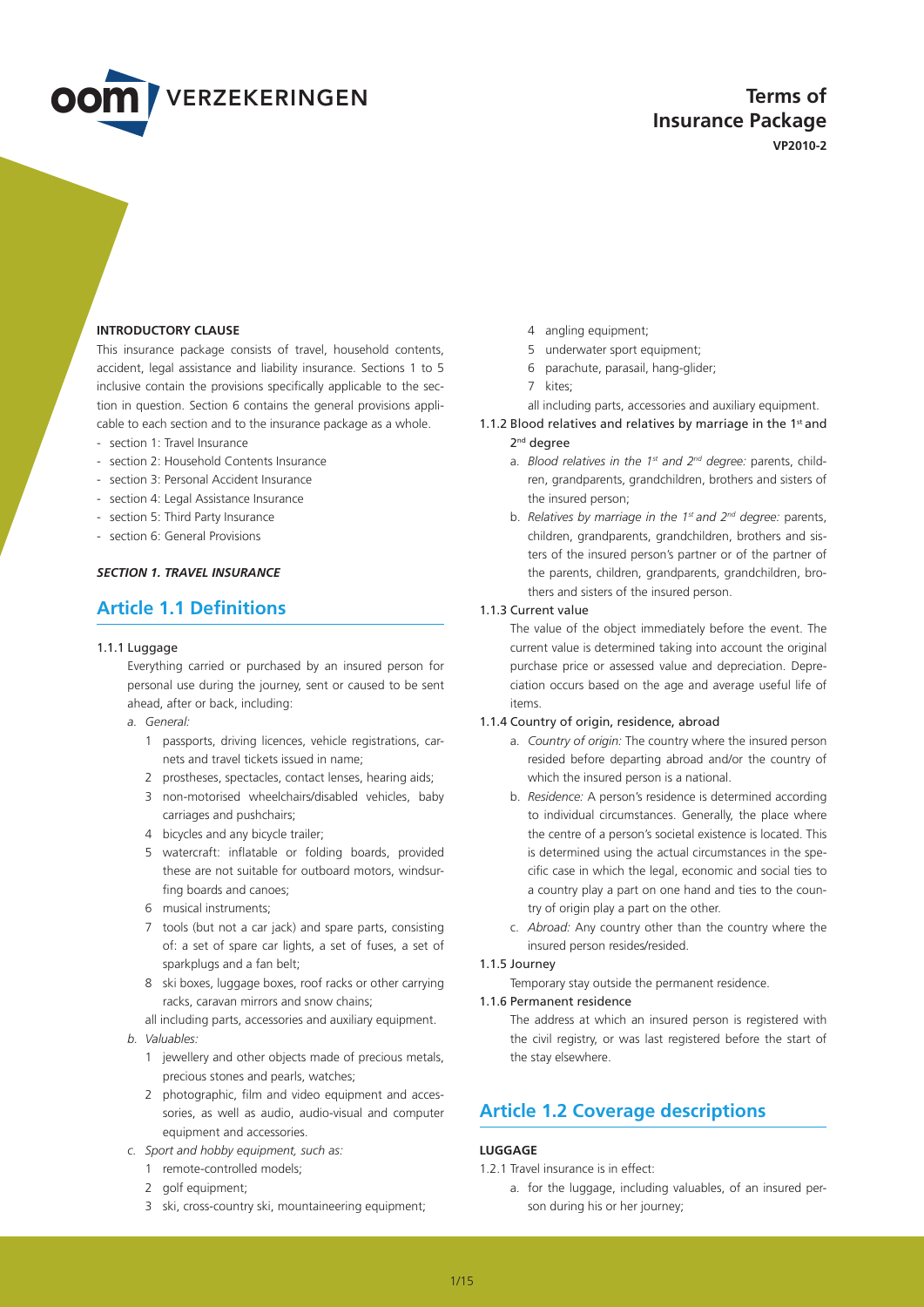- b. for the luggage, but not including valuables, of an insured person, as long as the luggage is necessarily outside the permanent residence immediately preceding or immediately after the journey.
- 1.2.2 Except for consequential damage and without claiming underinsurance, the company will compensate damage occurring through theft, loss or damage of:
	- a. luggage to a maximum of the current value, but no more than  $\epsilon$  1,600 per premium-paying insured person per insurance year, or if shorter, per insured period. It will compensate, however, for the maximum amounts, including parts, accessories and auxiliary equipment, for:
		- 1 bicycle and bicycle trailer: € 250 per insured person; 2 watercraft:  $\in$  250 in total per travelling group;
		- 3 tools and spare parts for cars: € 250 per travelling
		- group;
		- 4 musical instruments: € 250 per insured person;
		- 5 prostheses, spectacles, contact lenses and hearing aids: € 250 per insured person;
		- 6 valuables as stated in part b.1 of article 1.1.1:  $\epsilon$  250 per insured person;
		- 7 valuables as stated in part b.2 of article  $1.1.1$ : € 500 per insured person;
		- 8 hobby or sport equipment: € 250 per insured person;
		- 9 telephones and separate navigation equipment: € 250 per travelling group.
	- b. items purchased during the journey to a maximum of € 250 per insured person, including gifts, souvenirs and the like purchased before or during the journey and intended to be given as gifts.
	- c. Notwithstanding the exclusions in articles 1.3.2 and 1.3.3:
		- 1 for cars equipped with a luggage compartment that can be locked separately, covered in the case of three-door or five-door cars with a parcel shelf or other similar fixed device whereby items are not visible from the exterior, including valuables, only if said items are not left behind in the locked glove box and/or separately locked luggage compartment for more than 24 consecutive hours;
		- 2 for vehicles without such a luggage compartment:
			- a. during the journey: luggage, except for valuables, only if said items are left behind therein during a stop of no more than 3 hours for eating, resting or another reason;
			- b. during a stay at an official camping site: damage to luggage and valuables, provided these are stored in properly locked cabinets, etc., and breakage can be demonstrated, if the vehicle is used as accommodation.

For vans and estate cars without cabinets, etc., that can be properly locked, the company compensates for damage to luggage, except valuables, left behind in the passenger cabin, provided said luggage is not left in the passenger cabin longer than 24 consecutive hours.

- d. The company compensates for:
	- 1 the cost of return shipment, including costs incurred to return luggage to the permanent residence of the insured person if shipment is the necessary consequence of an insured event;
	- 2 50% of the cost of creating new locks after the loss of house keys, but no more than € 150.

3 cost of replacement clothing and toiletries to be purchased during the journey because the luggage given to the carrier was lost during transport and which did not remain under the insured person's immediate supervision as a result of being given to the carrier, to  $\epsilon$  150 per insured person.

## **UNFORESEEN EXPENSES**

- 1.2.3 a. For an insured person travelling outside his or her country of residence, transport to the permanent residence in the country of residence as described in article 1.2.4 will be compensated.
	- b. For an insured person who is not travelling, transport to the country of origin as described in article 1.2.4 will be compensated. Where article 1.2.4 makes reference to a permanent residence, this should be read as meaning the country of origin.
	- c. The Unforeseen Expenses described in articles 1.2.4 to 1.2.6 inclusive are not insured in the insured person's country of residence.
- 1.2.4 Provided prior approval is given by the OOM Emergency Centre, the company will compensate in the event of:
	- a. illness, accident or death of family members:
		- 1 necessarily incurred additional costs of transport and accommodation to reach the permanent residence, in the event of the death or life-threatening illness or accident of blood relatives or relatives by marriage in the 1st or 2nd degree of the insured person, who are not travelling with the insured person;
		- 2 necessarily incurred additional costs of transport and accommodation during the return journey to the original place of accommodation of those who in the event as indicated in 1 were returning to their permanent residence, provided the return journey occurs within the intended duration of the journey or no later than 21 days thereafter.
	- b. theft or loss of passport and/or visa: necessarily incurred additional costs of transport and accommodation to the place where a replacement document is issued, to a maximum of  $\epsilon$  450 for all insured persons combined;
	- c. telecommunication costs: necessarily incurred costs of telephone, telex, fax or telegram in the event of an event covered by the insurance:
		- 1 for contact with the company and OOM Emergency Centre;
	- 2 to a maximum of  $\epsilon$  150 for contact with others.
- 1.2.5 Compensation for the cost of transport amounts to:
	- a. If the insured person uses his or her own car in one of the circumstances described in article 1.2.4 with the consent of the OOM Emergency Centre, compensation will be set at € 0.18 per additional kilometre driven.
	- b. For transport by train: travel costs within Europe, lowest class, including couchette and cost of additional public transport.
	- c. For other transport: travel costs to a maximum of the cost of a scheduled flight, lowest class, and the cost of additional public transport.
- 1.2.6 Compensation for the cost of accommodation (lodging and sustenance), which must be demonstrated with receipts, is a maximum of  $\epsilon$  50 per insured person per day. A deduction of 10% will be applied for the cost of normal sustenance saved.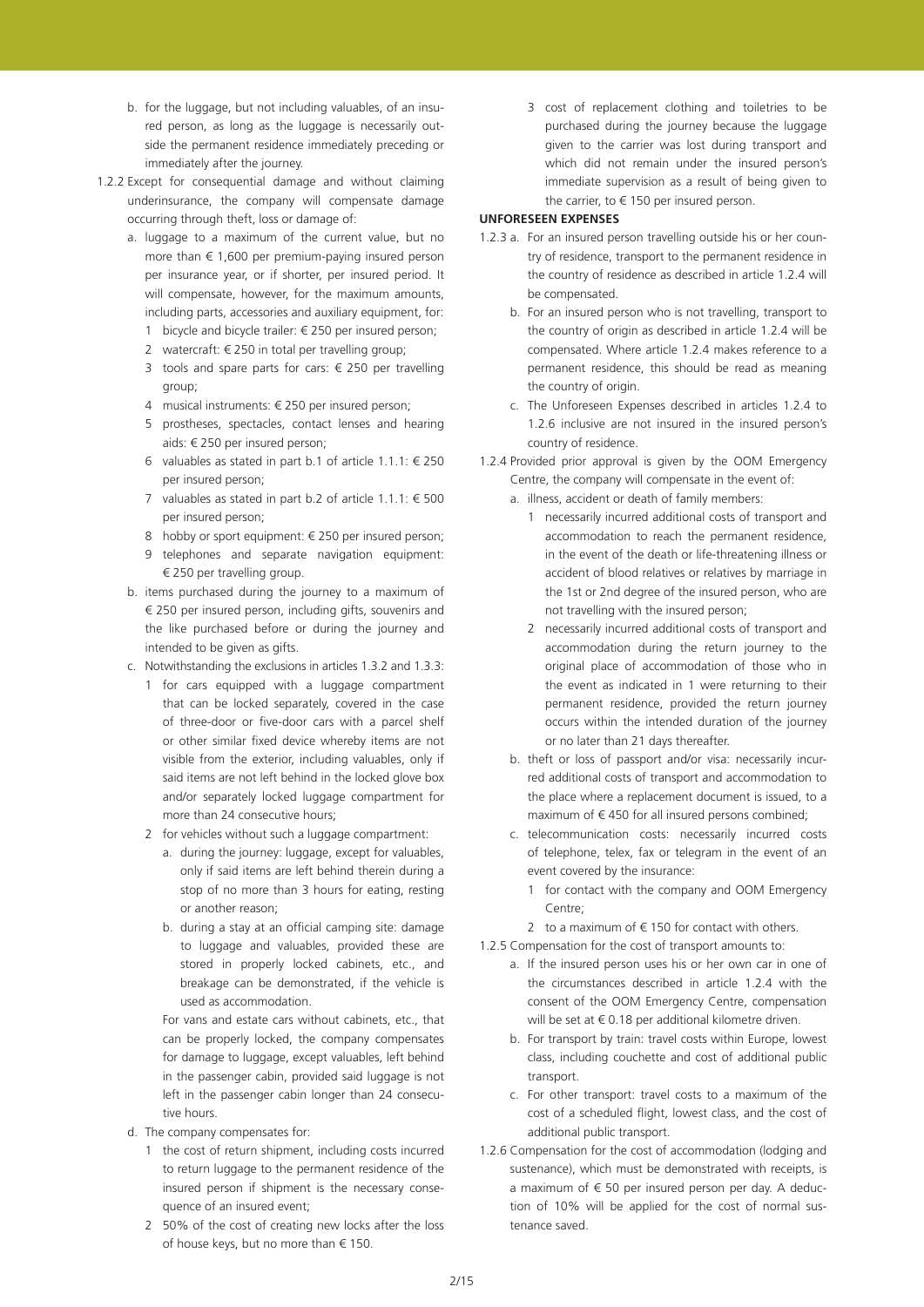## **General**

## 1.2.7 Necessarily longer stay

If and as long as an insured person has not yet returned to the permanent residence as a result of a necessarily longer stay elsewhere due to an insured event, the insurance will automatically remain in effect, without additional premiums.

# **Article 1.3 Exclusions**

1.3.1 The exclusion as stated in article 6.4.1 is not applicable to section 1. Travel Insurance.

## **LUGGAGE**

- 1.3.2 The following damage is not insured:
	- a. if the necessary care has not been taken. Each insured person must take such care with his or her luggage and valuables, or use the safest storage place, that theft, loss or damage is prevented as much as possible.
	- b. caused by:
		- 1 wear and tear, inherent vice or inherent defect;
		- 2 gradual effect of atmospheric influences;
		- 3 loss of value;
		- 4 ski edges coming loose and damage to ski coatings;
		- 5 dents, stains, scratches, scrapes, disfigurements and the like, unless functional use of the items is thereby compromised.
- 1.3.3 The following is not insured:
	- a. luggage, including valuables, left in the passenger cabin of a car other than described in article 1.2.2;
	- b. luggage left unattended on roof racks, bicycle racks, etc. Damage to or theft of luggage, but not valuables, is covered if it was in a properly installed and locked ski and/or luggage box with demonstrable breakage. Damage to or theft of bicycles is covered, provided these were locked with an approved bicycle lock and also attached to the carrier by means of a proper cable lock, U-shaped lock or chain lock;
	- c. merchandise, samples or models;
	- d. unset precious stones and unprocessed metals;
	- e. objects with artistic, rarity, collectible or antique value;
	- f. vehicles and watercraft (including luggage carts, caravans, folding trailers, etc.) and the fuel, standard equipment, parts and accessories (including motorcycle cases, awnings and canopies), except as stated in article 1.1.1 (Luggage);
	- g. household contents not intended for use during the journey;
	- h. damage to or loss of pivot teeth, crowns and bridges;
	- i. animals;
	- j. money, negotiable instruments and electronically loaded monetary cards such as a credit card, phone card, chip card, etc.

## **UNFORESEEN EXPENSES**

- 1.3.4 The following is not insured:
	- a. attributable participation in fights;
		- b. the cost of delays whose cause lies with the means of transport itself, whereby aircraft, ships, trains, coaches or other means of public transport become unavailable;
		- c. lost income, as well as prepaid costs of transport and accommodation that cannot be used.

# **Article 1.4 Excess for luggage**

1.4.1 In consideration of articles 1.1.1 (Luggage), 1.2.1 and 1.2.2 (Luggage), an excess of  $\epsilon$  125 applies per event. For every damage covered by Luggage, the excess is applied to the damage amount determined according to the terms of the policy.

The company will be required to pay compensation in the event of theft or loss only if the stolen or lost luggage is not found within a period of 4 weeks after the damage is reported.

1.4.2 The excess for Luggage does not apply for costs as stated under parts d.2 and d.3 of article 1.2.2.

## **Article 1.5 Obligations**

### 1.5.1 In the event of damage

On penalty of the loss of rights, the insured person must, in the event of damage:

- a. immediately and, if possible, at the place of the event, report the theft or loss to the police. If this is not possible, to other authorised persons such as tour guides, hotel management, etc.
- b. report the loss of or damage to the luggage during transport by third parties to the carrier responsible;
- c. limit the damage as much as possible;
- d. complete a damage report form and send it to the company as soon as possible after the event of damage;
- e. submit the following documents:
	- 1 copies of reports or proof or reporting;
	- 2 receipts and/or other evidence regarding the scope of the damage or cause of damage;
- f. keep damaged luggage available to the company;
- g. if the company so desires, transfer in writing to the company any claim for compensation that an insured person has against third parties, to a maximum of the amount of the damage compensation.

#### 1.5.2 Transfer of ownership

An insured person is not entitled to transfer an insured item to the company after damage. In the event of loss, theft or misappropriation, an insured person, who is also an owner, is obligated, however, at the first request by the company, before payment of such damage compensation is made, to transfer ownership of the insured item by deed to the company. The company in turn will engage, if the lost item is found and if the insured person explicitly so desires, to return the relevant ownership to the insured person. If damage compensation has already been paid, the policyholder must of course repay this amount, less any cost incurred to repair the damage occurring to the item during the period of its disappearance.

## *SECTION 2. HOUSEHOLD CONTENTS INSURANCE*

## **Article 2.1 Definitions**

## 2.1.1 Audiovisual equipment

Audio, video, receiving and transmitting equipment, such as radios, record players, CD players, video disc players, televisions, video cameras, tape, cassette and video recorders, as well as all types of computer equip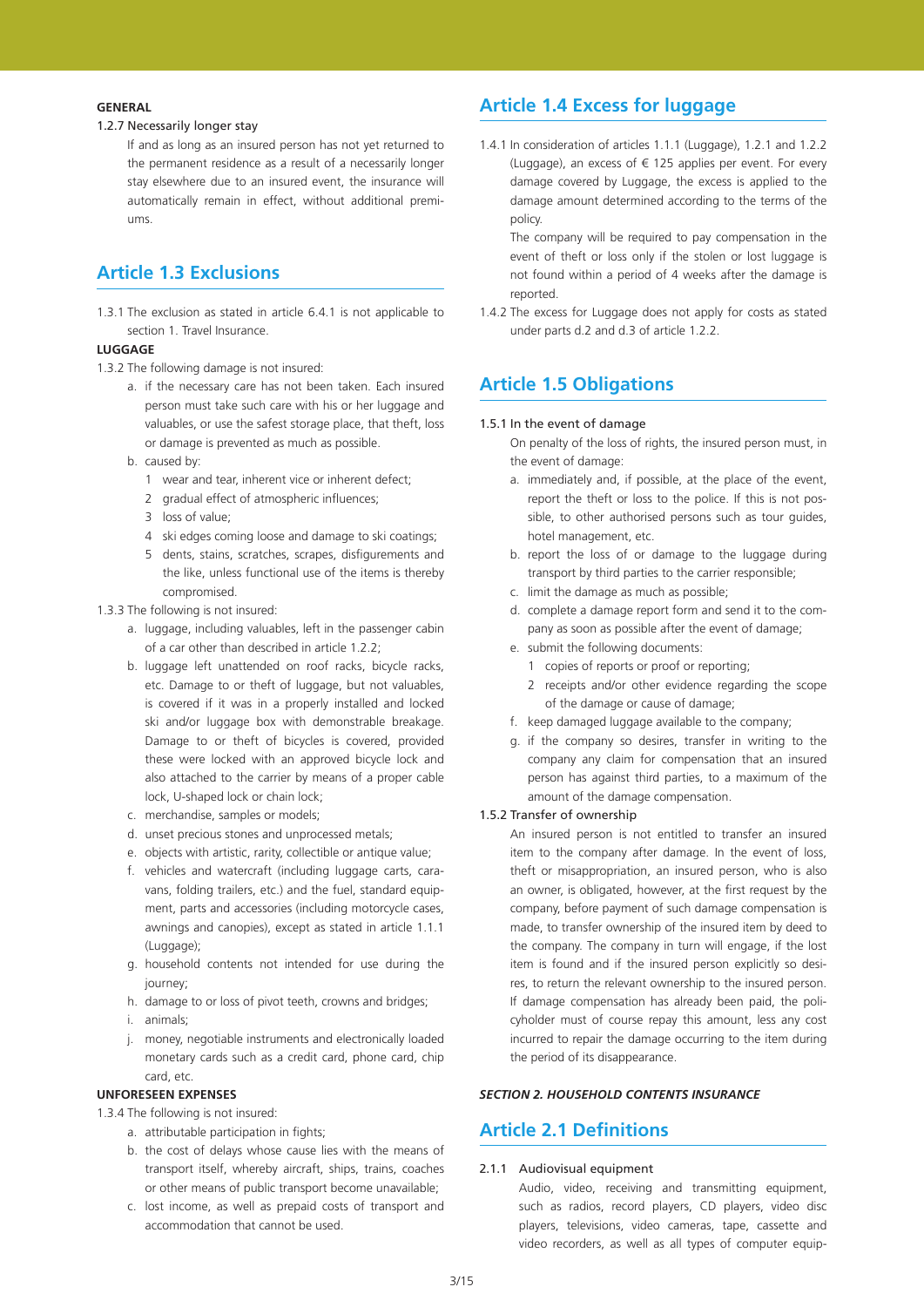ment such as personal and game computers. All of this includes the usual peripheral equipment and other accessories such as discs or video discs, compact discs, tapes, cassettes, floppy discs, speakers , monitors, writing and printing units.

## 2.1.2 Charges incurred to minimise loss

Costs of measures taken during the valid term of the insurance by or because of the policyholder or an insured person and reasonably required to avert the imminent threat of damage for which, if occurred, the insurance provides coverage, or to limit such damage. In this context, the costs of measures also include damage to items used in taking the measures indicated herein.

## 2.1.3 Lightning strike

Direct strike by atmospheric discharge on objects in the building at the risk address.

### 2.1.4 Breakage

Unlawfully obtaining access by force, i.e., with visible damage by the breaking of locks or closures.

## 2.1.5 Fire

A fire caused by combustion and accompanied by flames outside a hearth and able to spread by itself.

Therefore the following, among other things, do not constitute fire:

- a. singeing, scorching, melting, charring, smouldering;
- b. burning out of electric appliances;
- c. overheating, burning out, breakage of ovens and boilers

### 2.1.6 Current value

New value less an amount for technical and/or economic obsolescence, taking in account the state of repair of the insured item.

## 2.1.7 Household contents

All movable goods owned by the insured person and which belong to the private household of the insured person, including personal jewellery and audiovisual equipment.

#### 2.1.8 Personal jewellery

Jewellery (including watches) intended to be worn on the body and consisting entirely or partially of precious metals or other metals, minerals, ivory, coral or blood coral or similar materials, as well as pearls.

### 2.1.9 New value

The amount required to obtain new items of the same type and quality.

### 2.1.10 Explosion

Immediately caused by a severe forced expression of gases or vapours occurring at once, taking into account the following:

If the explosion occurs:

- a. within a container, closed or otherwise, then:
	- 1 an opening must be created in the wall of the container by the pressure of the gases or vapours therein and;
	- 2 the opening must lead to the pressure inside and outside the container suddenly becoming equal.
- b. outside a container, the expression of force must be the immediate result of a chemical reaction. How the gases or vapours are created or whether they were present before the explosion is not relevant. Explosion does not refer to: implosion.

#### 2.1.11 Clearance costs

Costs of demolishing, clearing away, removing, dumping and destroying the insured items not already included in the determination indicated in article 2.6.1 and which are the necessary consequence of an event that is insured. The terms of article 2.3.5 apply notwithstanding.

#### 2.1.12 Overvoltage/induction

Lightning discharge other than is understood by the term lightning strike.

#### 2.1.13 First-loss insurance

Insurance in which the company compensates for the damage to a maximum of the insured amount without claiming underinsurance, even if the value of the insured items exceeds the insured amount.

## 2.1.14 Risk address

The building or portion of a building, indicated as the risk address on the policy sheet, exclusively in use with the insured person as a private home. 'Building' also refers to the auxiliary buildings belonging to said building and private storage spaces in flats.

#### 2.1.15 Storm

A wind speed of at least 14 metres per second (gale force 7).

## **Article 2.2 Coverage descriptions**

- 2.2.1 a. This insurance is first-loss insurance. Insurance is provided to a maximum of  $\epsilon$  5,000 for material damage to or loss of the household contents of the insured person present at the risk address by a danger as stated below, regardless of whether it is caused by inherent vice, inherent defect or arises from the type and nature of the danger object.
	- b. Coverage is exclusively at the risk address indicated on the policy sheet. As long as the risk address is not known to the company, there is no coverage.
	- c. Damage to the insured items by being affected by the danger itself is equated to damage to said items and other insured items that results therefrom.
	- d. Damage to insured items is also insured if said damage is caused by uninsured items being affected by an insured danger and the damage to the insured items is the result of the proximity of the uninsured items.
- 2.2.2 Personal jewellery is insured to a maximum of  $\epsilon$  300 and audiovisual equipment is insured to a maximum of  $\epsilon$  800.
- 2.2.3 Dangers/events covered:
	- a. fire;
	- b. explosion;
	- c. lightning strike;
	- d. induction/overvoltage by lightning discharge;
	- e. storm;
	- f. aircraft and spacecraft;
	- g. burglary, theft or attempts thereto, in which the offender enters the building where insured objects were located, or attempted to enter them by means of breakage from the exterior to said building or a building connected thereto internally;
	- h. violent robbery and extortion;
	- i. vandalism after the offender has entered the building after committing breakage. This coverage does not apply for buildings or portions thereof that are taken out of use.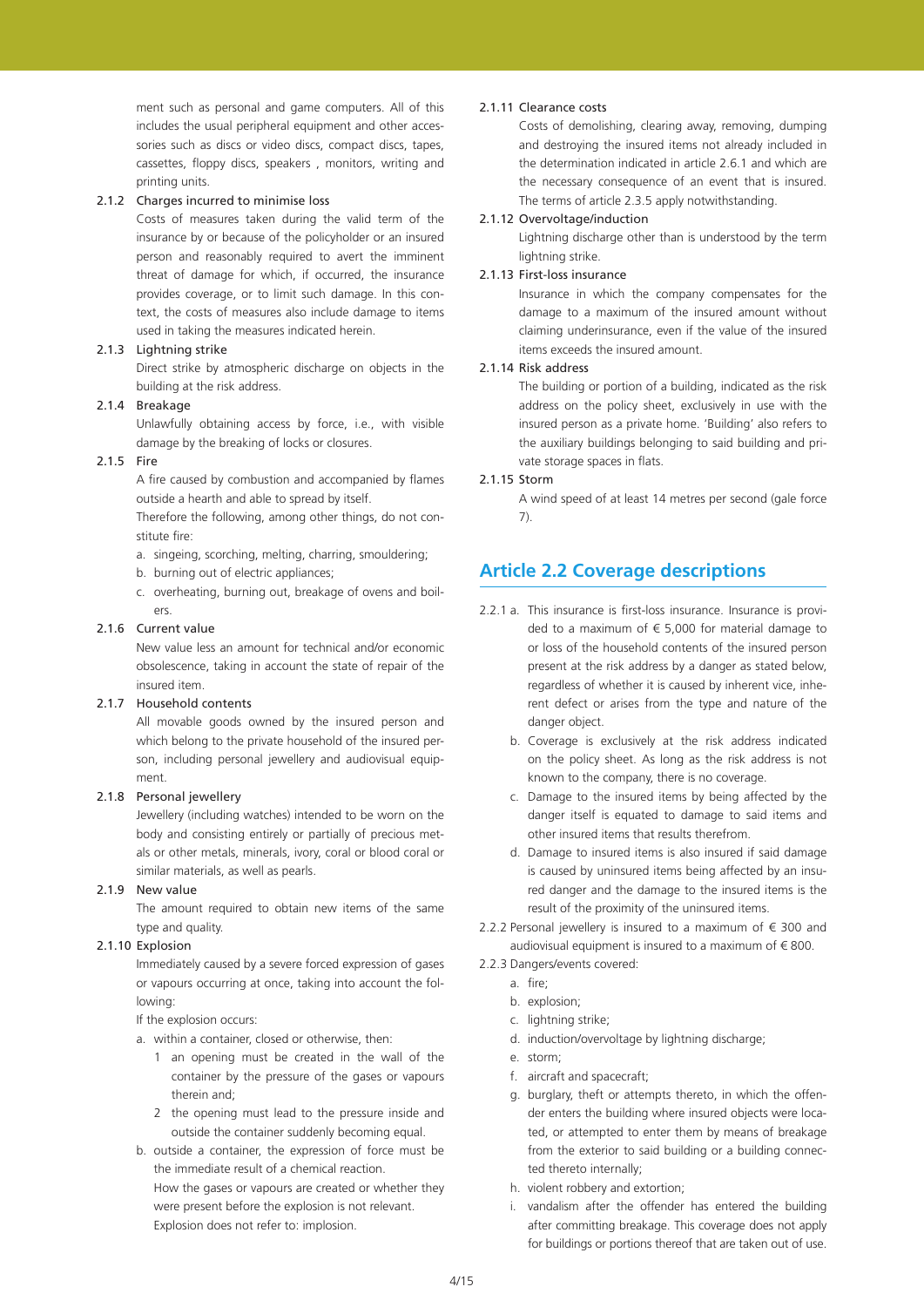- 2.2.4 In excess of the insured amount, the following are compensated:
	- a. charges incurred to minimise loss, as necessary to a maximum of 100% of the insured amount;
	- b. clearance costs to a maximum of 10% of the insured amount.

# **Article 2.3 Exclusions**

Excluded from the insurance is damage to:

- 2.3.1 money, negotiable instruments including, for example, phone cards, public transport tickets and passes, etc., unprocessed precious metals and unset precious stones;
- 2.3.2 stamp and coin collections.

The insurance also excludes damage caused by or arising from:

- 2.3.3 earthquake and volcanic eruption. For damages occurring either during the time in which, or during the 24 hours after the consequences of the earthquake or volcanic eruption became evident in or near the insured items, the insured person must prove that the damage is not attributable to said phenomena;
- 2.3.4 flooding as a result of the breaching or overflowing of dikes, quays, locks, banks or other water barriers, regardless of whether it was caused by a storm. This exclusion does not apply for fire or explosion caused by flooding;
- 2.3.5 environmental damage. This refers to the costs of reversing a contamination of the ground, surface water and/or any watercourses, underground or otherwise. Reversing refers to investigation, cleaning, removal, transport, storage, destruction and replacement of soil and/or water or ground water and/or isolation of a contamination.

# **Article 2.4 Obligations of the insured person in the event of damage**

The insured person is obligated:

- 2.4.1 to take measures immediately to prevent and limit any extension of the damage;
- 2.4.2 after arson, burglary, theft, robbery or vandalism, to report such immediately to the local police and to send the company a copy of the confirmation of reporting to the local police.

## **Article 2.5 Expert's assessment**

#### 2.5.1 The extent of the damage

will be determined:

- a. by the company and the insured person in consultation, or;
- b. by an expert to be appointed jointly, or;
- c. by two experts, of whom the insured person and the company each appoint one. Before beginning the work, both experts will appoint a third. In the absence of agreement, the third expert, after having heard or properly convened both experts, will determine the extent of the damage in accordance with the policy terms within the limits of both appraisals.

Cooperation in the process described does not constitute an acknowledgement by the company of the obligation to compensate.

#### 2.5.2 Cooperation

The insured person and the company are obligated to provide the experts with all cooperation that the latter deem necessary to perform their duties correctly, including providing the policy for inspection and providing information regarding the cause, occurrence and extent of the damage.

## 2.5.3 Fees and expenses

The fees and expenses of experts are entirely at the expense of the company to the extent that the damage is insured. If, however, the total of claims by the expert or experts appointed by the insured person and the expert(s) consulted by these exceeds the corresponding total on the part of the company, the excess will be at the insured person's expense.

## **Article 2.6 Determining the extent of the damage**

The company's obligation to compensate for damage consists of:

- 2.6.1 the difference between the new value of the insured items immediately before and immediately after the event or, at the company's option, the repair costs immediately after the event for items that can be repaired in the opinion of the expert(s).
	- The current value is assumed for the following items:
	- a. items whose current value before the damage is less than 40% of the new value;
	- b. items not used for their intended purpose;
	- c. mopeds;
	- d. items with antique or rarity value;
	- e. aerials and sunshades.
- 2.6.2 the amount of charges incurred to minimise loss.

2.6.3 the amount of clearance costs.

# **Article 2.7 Excess**

2.7.1 An excess of € 250 applies per event of damage.

2.7.2 The excess is deducted from the damage amount determined in accordance with the policy terms.

### *SECTION 3. PERSONAL ACCIDENT INSURANCE*

## **Article 3.1 Definitions**

#### 3.1.1 Permanent disability

Permanent total or partial loss or loss of function of any part or organ of the body of the insured person.

#### 3.1.2 Accident

A sudden and direct effect of external violence, whereby physical injury is sustained whose nature and location can be determined medically.

The following is equivalent to an accident:

- a. acute poisoning not caused by pathogens or by the use of medication and stimulants, as well as of intoxicants, narcotics or tonics;
- b. infection by pathogens as a direct result of an involuntary fall into water or any other substance or being therein to rescue a person or animal;
- c. complications and aggravations of the accident injury as a direct result of first aid or medically necessary treatment;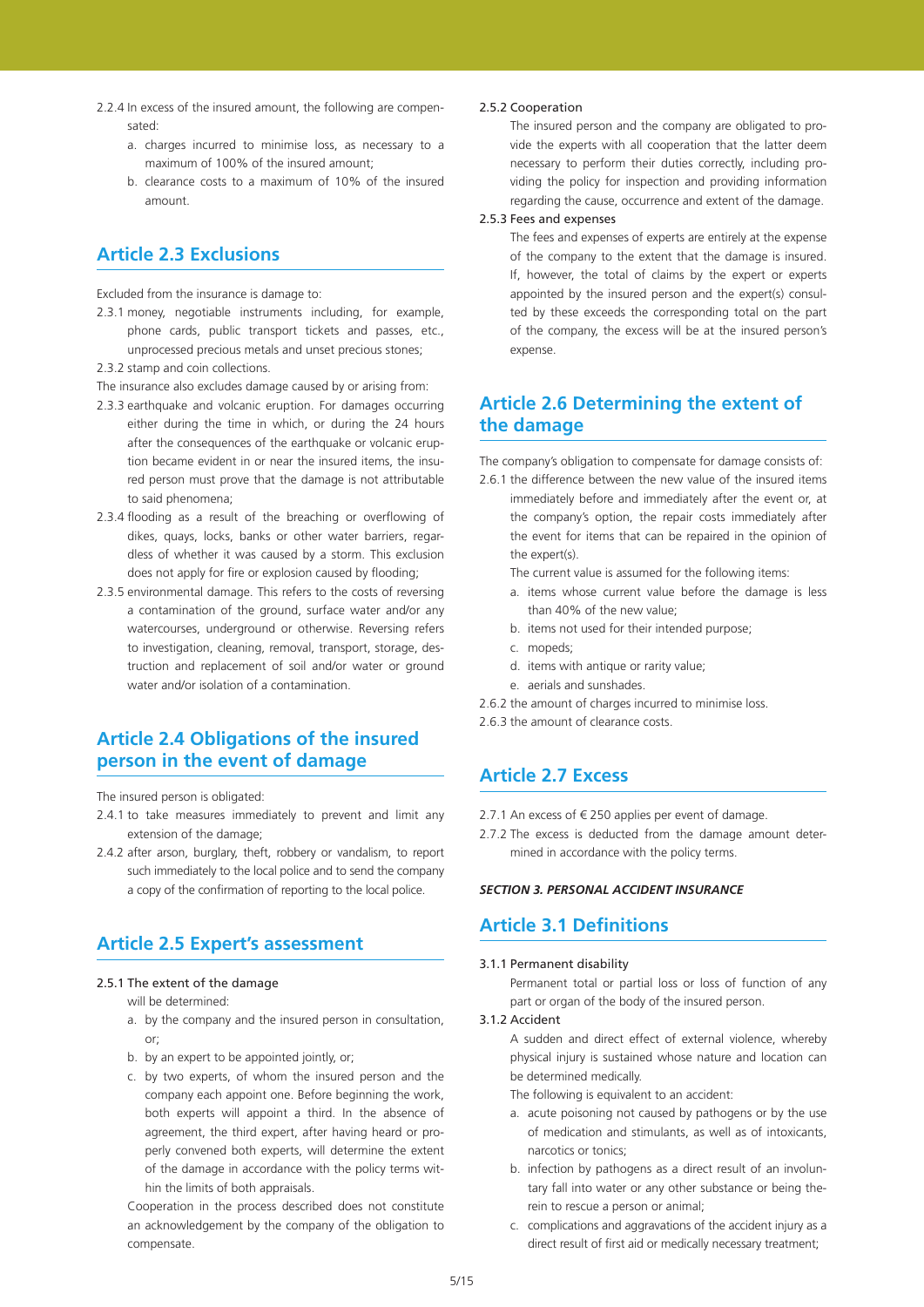- d. wound infection and blood poisoning directly related to an accident that is covered;
- e. involuntary ingestion of substances or objects, except for pathogens;
- f. choking, drowning, sunstroke, heat buildup, freezing, burning, etching by corrosive liquids, lightning strike and electric discharge:
- g. exhaustion, starvation, dehydration and sunburn as a result of a disaster;
- h. spraining, dislocation and tearing of muscles and ligaments, provided such injuries occur suddenly and their nature and location can be medically determined.

# **Article 3.2 Coverage descriptions**

## **pAYMENT ON DEATH (SECTION A)**

3.2.1 In the event of the death of the insured person as a direct and exclusive result of an accident, the amount insured for death is paid, which is  $\epsilon$  10,000. If the insured person dies as a result of the accident, any payment already made for permanent disability will be deducted from the amount payable due to death. A payment already made will not be reclaimed.

## **PAYMENT FOR PERMANENT DISABILITY (SECTION B)**

- 3.2.2 In the event of permanent disability of the insured person as a direct and exclusive result of an accident, the amount insured for it is paid, which is  $\epsilon$  75,000, in accordance with the following scale.
	- a. In the event of full permanent loss or loss of function of:

| An arm or hand                 | 75%  |  |
|--------------------------------|------|--|
| A thumb                        | 25%  |  |
| An index finger                | 15%  |  |
| A middle finger                | 12%  |  |
| A ring finger or little finger | 10%  |  |
| A leg or foot                  | 70%  |  |
| A big toe                      | 8%   |  |
| One of the other toes          | 3%   |  |
| Hearing in one ear             | 25%  |  |
| Hearing in both ears           | 60%  |  |
| Vision in one eye              | 35%  |  |
| Vision in both eyes            | 100% |  |

- b. And in cases of partial loss or loss of function, a proportional part of the above percentages.
- 3.2.3 In cases of permanent disability not stated above, the payment percentage is in proportion to the degree of disability that the injury presents to the body as a whole, not taking into account the occupation or other activities of the insured person.
- 3.2.4 a. The degree of permanent disability will be determined based on the loss or loss of function, not taking into account externally applied prostheses or aids.
	- b. If internal prostheses or aids are applied, the lesser loss or loss of function thereby obtain will be taken into account.
- 3.2.5 Regarding one or more accidents, no more will ever be paid in total than the amount insured for permanent disability.
- 3.2.6 If the insured person dies other than as a result of the accident and no payment for permanent disability has yet been made, the amount will be paid to which it is reasonable to expect that there would have been an entitlement if the insured person were alive, based on medical information,

if it can be medically determined that the accident would have resulted in permanent disability.

- 3.2.7 If an existing permanent disability is aggravated by an accident, payment will be made based on the difference between the degree of permanent disability before and after the accident.
- 3.2.8 The degree of permanent disability is determined as soon as the condition can be considered invariable, but within 2 years from the date of the accident in any event.
- 3.2.9 For an insured person residing outside the Netherlands, the degree of permanent disability will be determined in the Netherlands. The travel costs to be incurred in this regard will not be at the expense of the company.

#### **SPECIAL PROVISION**

## 3.2.10 Motorcycle or scooter

For an accident occurring to the insured person as the driver or passenger of a motorcycle or scooter with an engine capacity of 50 cc or more, the payment will be limited to a maximum of 25% of the insured amount in the event of death (section A) and in the event of permanent disability (section B) and a maximum of 10% if the insured person was not wearing a helmet at the time of the accident.

### 3.2.11 Aggravation of consequences of an accident

If the consequences of an accident are heightened by the ill health or a physical or mental deficiency of the insured person, no more will be paid than if the accident had occurred to a person without such ill health or deficiency. This provision does not apply if the consequences are heightened by an accident for which there is entitlement to payment under this insurance or for which payment has already been made.

## **Article 3.3 Exclusions**

- 3.3.1 The following will not be considered consequences of an accident: intestinal hernia (hernia abdominalis), herniated intervertebral disc (hernia nuclei pulposi) and psychiatric disorders.
- 3.3.2 Also excluded from this insurance are accidents occurring to the insured person:
	- a. by the abuse of alcohol or use of medication and intoxicants, narcotics or stimulants other than by prescription;
	- b. in a hazardous action whereby life or limb is consciously recklessly endangered, unless necessary in exercising the insured person's profession, to rescue a person or animal or in justified defence of oneself or others;
	- c. while present in or on an aircraft other than as a passenger of a civil aviation aircraft;
	- d. while making mountain trips over glaciers or mountain climbing, unless led by an accredited guide;
	- e. during participation in and training for competition with motor vehicles, motorboats and mopeds in which the element of speed is predominant;
	- f. during bobsledding and luge;
	- g. while engaging in sport as a profession or additional profession;
	- h. while engaging in the sports boxing and wrestling;
	- i. while working professionally as, among other things, a: tree remover, circus artist, roofer, diver, window washer, woodworker, slaughterer, fisher and any other work with a similarly high risk of accidents;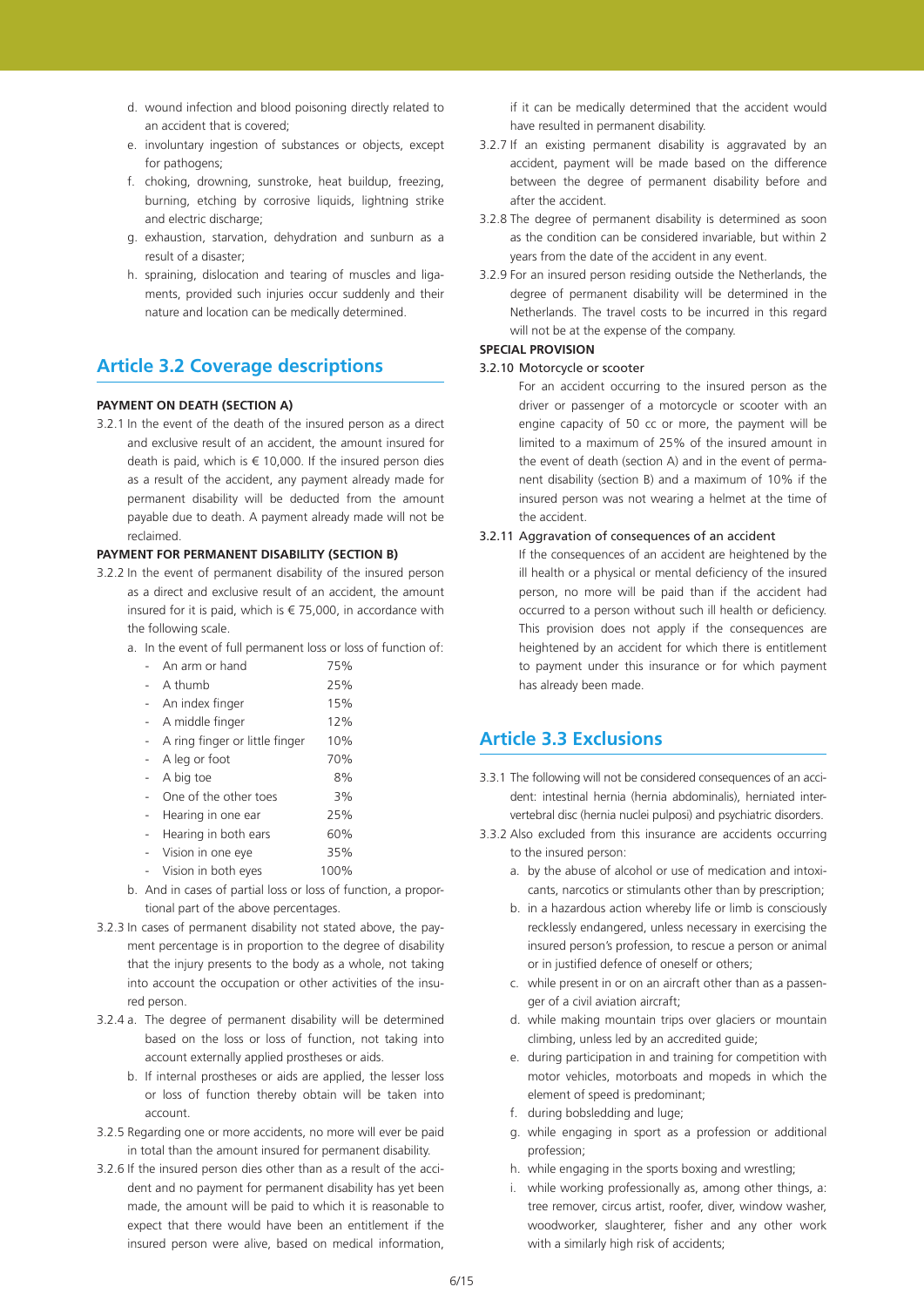- j. as a result of suicide or attempted suicide;
- k. as a result of a fight in which the insured person took part, unless he or she can demonstrate that the accident is the result of justified self-defence. This exclusion does not apply for children under 14.
- 3.3.3 The exclusion as stated in article 6.4.4 is not applicable to section 3. Personal Accident Insurance.

# **Article 3.4 Payment**

- 3.4.1 Payment is made to the policyholder, unless stated otherwise on the policy sheet.
- 3.4.2 In the event of the death of the insured person as a result of the accident, the payment will be made to the legal heirs of the insured person.

# **Article 3.5 Obligations after an accident**

- 3.5.1 If the terms of article 6.5.1 are not fulfilled and reporting occurs later, there may still be an entitlement to a payment, provided it can be demonstrated to the satisfaction of the company:
	- a. that the disability is exclusively the result of an accident;
	- b. that the consequences of the accident are not heightened by ill health or a physical or mental deficiency; c. that the insured person followed the directives of the treating doctor in all respects.

Any right to payment will lapse, however, if reporting occurs more than 3 years after the accident occurs.

- 3.5.2 If the insured person dies, the above will apply accordingly, on the understanding that any right will lapse if the beneficiary does not inform the company of the insured person's death at least 48 hours before burial or cremation.
- 3.5.3 The insured person is obligated:
	- a. to submit directly to treatment by a doctor and to do everything possible to promote his or her recovery;
	- b. to submit as requested to examination by a doctor designated by the company at the expense of the company, in the location where the doctor wishes to perform said examination and to provide the doctor with all desired information;
	- c. to be admitted as requested, at the expense of the company, for examination in a hospital or other medical facility designated by the company;
	- d. to authorise the company to obtain information from third parties;
	- e. to provide all information deemed necessary by the company, or cause such information to be provided, to the company or its designated experts and not deliberately fail to disclose any facts or circumstances that are significant for determining the degree of permanent disability;
	- f. to inform the company immediately of his or her full or partial recovery;
	- g. to consult the company in a timely manner when departing for a different care location.
- 3.5.4 This insurance does not provide coverage if the insured person, or in the event of death the beneficiary, has not fulfilled one of these obligations and has thereby infringed on the interests of the company.

### *SECTION 4. LEGAL ASSISTANCE INSURANCE*

# **Article 4.1 Definitions**

#### 4.1.1 Event

The moment at which the opposition of interests with the other party is first expressed and can thereby reasonably be considered the cause of the need for legal assistance. A coherent whole of disputes arising from a single event will be considered a single dispute.

#### 4.1.2 Legal assistance

Legal assistance consists of:

- a. providing legal advice to prevent or resolve a dispute or imminent dispute affecting the insured person;
- b. representing the legal interests of the insured person in a dispute in which he or she has become involved, by:
	- 1 presenting a defence, judicially or extrajudicially, against claims (including criminal claims);
	- 2 asserting claims, judicially or extrajudicially, or submitting and defending petitions and objections on his or her behalf;
	- 3 presenting sentences, decisions or arbitrational rulings for execution.

### 4.1.3 Insured person

In additional to article 6.1.6, the following are also insured: the surviving dependants or relatives of an insured person, if and inasmuch as they may submit a claim to provide for the cost of living further to an event for which there is a claim for legal assistance under the insurance.

## **Article 4.2 Coverage descriptions**

### 4.2.1 Assistance for redress

Legal assistance regarding redress of damage to the insured person personally or his or her property, caused by a third party who is legally liable for such damage by virtue of an illicit act. Damage occurring within a contractual relationship of the insured person, or arising therefrom, will be eligible for asistance in redress only if it involves a contractual dispute as stated in article 4.2.3.

#### 4.2.2 Criminal-law asistance

Legal assistance in criminal cases initiated against an insured person, unless a criminal offence is or would be involved that indicates intent or criminal intent or a violation of tax regulations (including customs regulations).

## 4.2.3 Contractual asistance

Legal assistance in disputes:

- a. arising from towing and repair agreements for a vehicle belonging to an insured person;
- b. arising from transport agreements signed by the insured person;
- c. arising from agreements signed by the insured person, directly relating to a journey or holiday travel.

## 4.2.4 Deposit

a. ARAG will advance to the insured person the sum of no more than  $\epsilon$  12.500 per event if payment of a deposit is required by a foreign government, regarding a criminal case that is covered, for his or her release, restitution of items belonging to the insured person or release of confiscation thereof.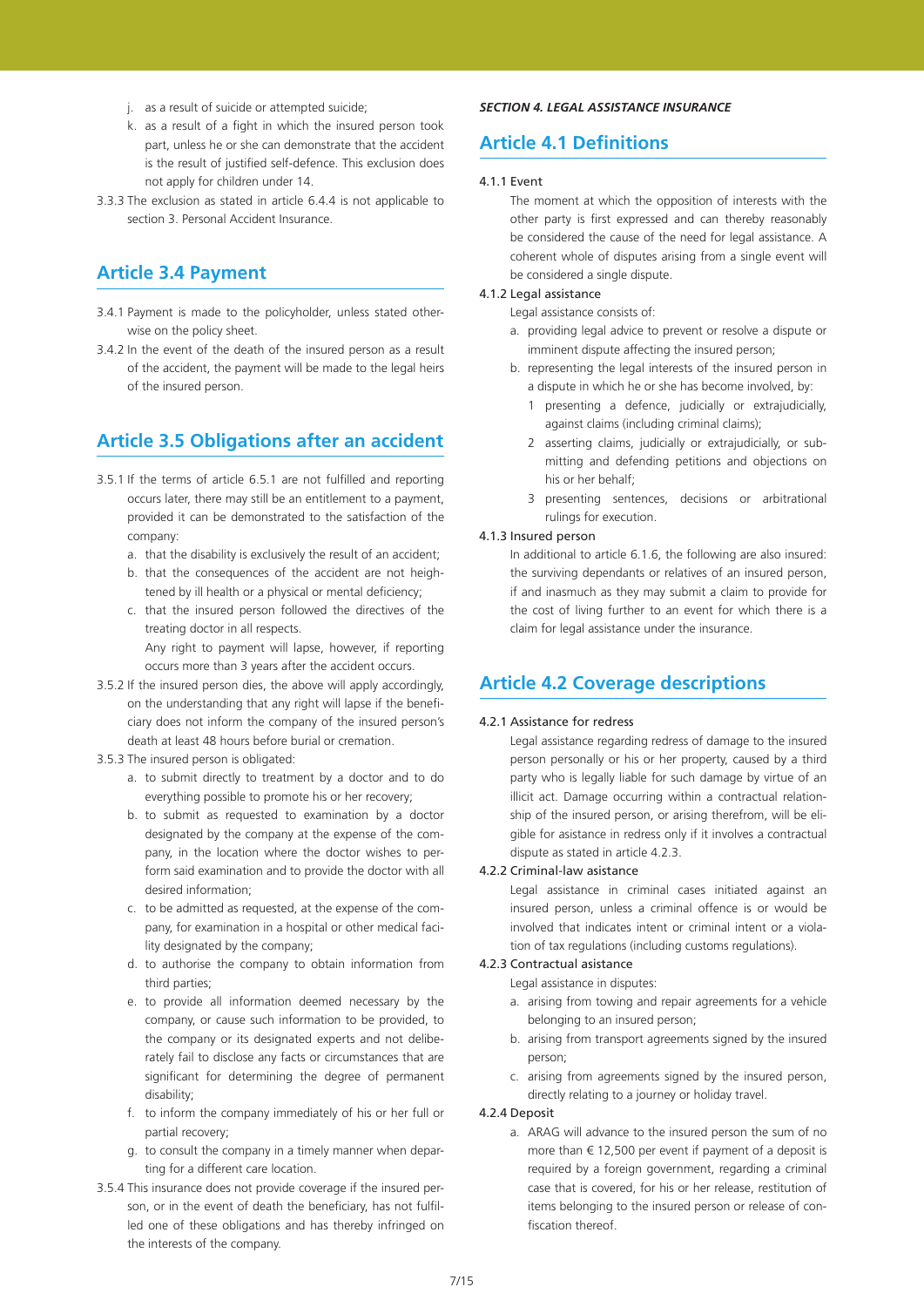- b. By accepting the advance, the insured person irrevocably authorises ARAG to dispose thereof as soon as it is released again and accepts the obligation to cooperate fully in recouping the advance.
- c. The insured person is obligated to repay the advance as soon as possible, within one year after it is given in any event.

#### 4.2.5 Insured risk and event

Insurance is provided for the risk that an insured person should have to provide for his or her own need for legal assistance as a result of an event related to the stay abroad (if insured for region A/B) or in the Netherlands (if insured for the Netherlands region) for which this insurance has been taken out, provided both conditions below are fulfilled:

- a. the event and the resulting need for legal assistance occur during the term of the insurance;
- b. the need for legal assistance could not legally be foreseen at the start of the insurance coverage.

#### 4.2.6 Cost of legal assistance

The following are eligible for compensation:

- a. internal costs: the costs of salaried experts associated with ARAG;
- b. the following external costs:
	- 1 the fees and advances, inasmuch as they are generally considered customary, of the external experts brought in by ARAG;
	- 2 the costs of witnesses, as assigned by a judge;
	- 3 procedural costs remaining at the expense of the insured person or which he or she is ordered to pay in an irrevocable sentence;
	- 4 necessary travel and accommodation costs, to be incurred in consultation with ARAG, if his or her personal appearance before a foreign judge is ordered or urgently desired by the attorney hired;
	- 5 the costs associated with executing a sentence.

External costs that may be claimed, settled (such as VAT payment) or compensated by others on the basis of a contractual or legal provision (such as articles 591 and 591a of the Criminal Code) are not eligible for compensation (except for rulings under the Legal assistance Act); ARAG will advance these costs.

c. that part of the costs of a mediator engaged by ARAG for which the insured person is liable, insofar as these costs are necessary for providing the mediation in ARAG's opinion.

### 4.2.7 Maximum compensation

The costs of legal assistance as referred to in article 4.2.6 under b will be compensated to a maximum of  $\epsilon$  12,500 per event.

#### 4.2.8 Minimum interest

The insured person may claim legal assistance only if the interest of his or her request is at least € 450. This provision does not apply for damage occurring in traffic and for criminal cases.

# **Article 4.3 Exclusions**

The company will not provide legal assistance in the following cases:

4.3.1 If the insured person acts contrary to the insurance terms and thereby infringes the company's interests. This will apply in any event if the case is reported late such that the company could only provide legal assistance by means of more effort or more costs.

- 4.3.2 If the legal problem is related to the driving of a motor vehicle when the driver was not authorised to drive the motor vehicle. This exclusion will not be invoked if:
	- a. prosecution in a criminal case does not refer to unauthorised driving of a motor vehicle;
	- b. the insured person making the request for legal assistance did not know, or could not reasonably have known, that the driver was driving without authorisation.
- 4.3.3 In a dispute regarding this insurance contract. The company will, however, compensate for reasonably incurred costs of legal assistance if the irrevocable sentence is in the insured person's favour.
- 4.3.4 If the need for legal assistance is the intended or certain consequence of the insured person's actions or omissions or if he or she knowingly and wilfully accepted the emergence of said need to maintain or obtain any benefit.

In a criminal case, the company will invoke the foregoing if the criminal offence the insured person is suspected of is an intentional offence (conditional or otherwise), or if the insured person committed the offence wilfully and knowingly. The company will subsequently compensate for reasonably incurred costs of legal assistance if said circumstances prove to be absent at the end of the case.

- 4.3.5 In disputes regarding guaranteeing or assuming claims of others by assignment, debt renewal, subrogation or surety.
- 4.3.6 In disputes regarding tax or tax law, including disputes on levies and quantities exempt from levies (such as manure quotas or milk quotas), fees, contributions, stamp fees, import duties and excise.

## **Article 4.4 Damage settlement**

#### 4.4.1 Provision of legal assistance

- a. The legal assistance will be provided by salaried experts in the service of ARAG, unless ARAG decides to assign the provision of the legal assistance or part thereof to an external expert. Inasmuch as the salaried expert in the service of ARAG provides the legal assistance, ARAG will confer with the insured person on the manner of handling and inform him or her regarding the feasibility of the desired result.
- b. If there is no reasonable likelihood, or no longer any such likelihood, of achieving the desired result, the provision of legal assistance will be halted.
- c. ARAG and the company are authorised not to provide asistance, or provide any further asistance, if the interest of the case is less than the cost or further cost of legal assistance to be incurred. ARAG will then provide an amount equal to the interest of the case.
- d. If it is necessary in the opinion of ARAG to assign the handling or part thereof to an external expert, ARAG will be exclusively authorised to give mandates to that effect, after conferring with the insured person.
- e. If ARAG gives a mandate to an attorney to represent the interests of the insured person in a legal or administrative proceeding, ARAG will monitor the insured person's choice.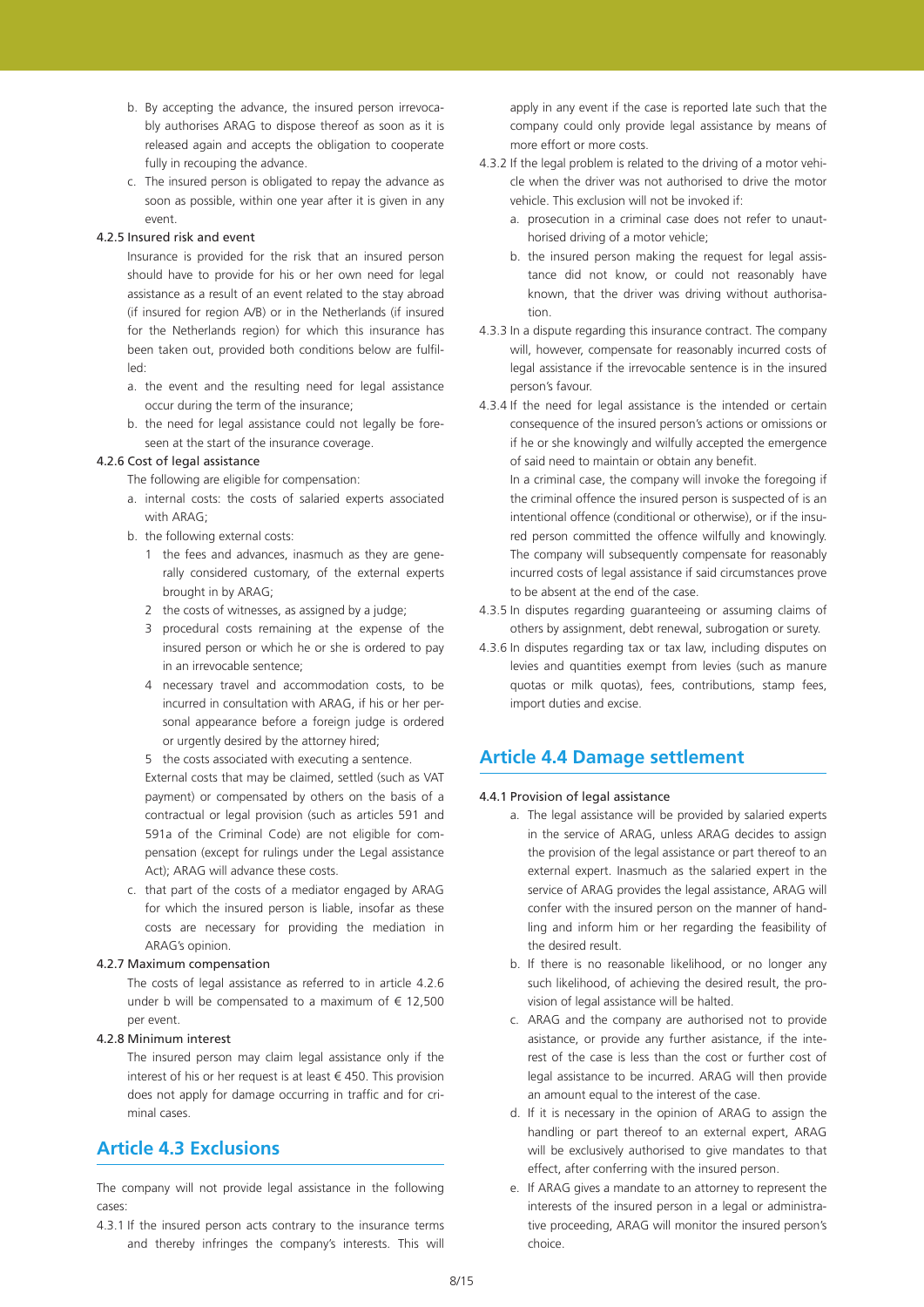If the case is heard in the Netherlands, only attorneys registered or having an office in the Netherlands will be eligible. If the case is heard abroad, the attorney must be registered with the court in the country in question. ARAG will determine the choice in all other cases.

f. Mandates are given on behalf of the insured person at all times. The insured person irrevocably authorises ARAG to do so. ARAG is not obligated with regard to a single request for legal assistance to give a mandate to more than one attorney (whether in the salaried employ of ARAG or otherwise) or (other) external expert.

If legal assistance is provided by an attorney not in the salaried employ of ARAG, ARAG will act only as the financier of the costs involved therein, in accordance with the provisions applicable to this insurance.

g. The liability for damage by or in relation to the provision of legal assistance by experts in the salaried employ of ARAG is limited to the amount to which the professional liability insurance taken gives entitlement, plus the excess under said insurance. A copy of the policy and terms is available for viewing at ARAG.

Neither ARAG nor the company is liable for damage by or in relation to the work of an external expert brought in by ARAG.

- h. If other interested parties are taking action, or wish to take action, in addition to the insured person, ARAG will be authorised, instead of the provision of legal assistance by an expert in its salaried employ:
	- 1 to bring in one external expert providing legal assistance to all interested parties jointly, or
	- 2 to compensate proportionally to the insured person for the legal assistance costs incurred jointly by the interested parties.

#### 4.4.2 Obligations of the insured person

- a. If it is doubtful whether the insured person's request for legal assistance relates to a dispute, the insured person must demonstrate the presence of a dispute by means of an expert report. The report must provide certainty regarding the factual consequences of an event and the cause and causer of the dispute. If the report provides sufficient grounds to providing legal assistance, ARAG will compensate for the cost of the report.
- b. An insured person requesting legal assistance will provide full cooperation to the company, ARAG or the external experts brought in.

In any event, this means that he or she:

- 1 will provide all information and documents relating to the request;
- 2 will indicate the extent of the dispute and/or the interest (financial or otherwise), at the request of  $\triangle$ R $\triangle$ G·
- 3 will authorise ARAG to view the documents available to an external expert regarding the request;
- 4 will constitute the civil party, if requested, in a criminal case and cooperate in recovering the costs of legal assistance incurred from third parties;
- 5 is obligated to cooperate fully and/or assign his or her rights to ARAG to recover from third parties the costs incurred or yet to be incurred;
- 6 will refrain from anything that can infringe the interests of the company and/or of ARAG.
- c. The insured person is obligated to repay to ARAG the

costs advanced by ARAG, inasmuch as he or she has received them. This includes extrajudicial costs received by the insured person, the procedural costs assigned in an irrevocable sentence and VAT to be settled for the insured person.

d. The policyholder and the insured persons authorise the insurance intermediary indicated in the policy to receive all notices and payments for them, unless it is or will be agreed otherwise. Correspondence on the handling of the case will at all times be conducted with and through the intermediary, unless requested otherwise.

### 4.4.3 Conflicts of interest

A conflict of interests exists if there is a dispute between two insured persons on two different policies. Both insured persons are authorised to request that legal assistance be provided to them by an attorney or legally authorised expert of their choice at the company's expense. ARAG will compensate the cost thereof in accordance with article 4.2.6.

#### 4.4.4 ARAG dispute resolution

- a. If the insured person disagrees with the judgement of ARAG on the resolution of a dispute for which he or she has invoked the insurance, he or she may ask ARAG in writing to present the difference of opinion to an attorney of his or her choice.
- b. ARAG will then present the difference opinion and all relevant documents to the selected attorney and ask for an opinion. If requested, the insured person will also state the difference of opinion. The attorney's opinion is binding on ARAG. The cost are at the expense of ARAG and will not be debited from the insured maximum cost.
- c. The provision of legal will be continued by ARAG in accordance with the attorney's opinion, unless the insured person indicates at that time that he or she wishes to use the provisions of part e of this article.
- d. If ARAG transfers the handling of the case to an external expert, the mandate may not be given to the attorney who gave the binding opinion or to a colleague at the same firm.
- e. If the insured person does not agree with the attorney's opinion, he or she may continue to handle the case at his or her own expense and risk. If the ruling is then fully or partially in his or her favour, ARAG will then pay the reasonably incurred costs of legal assistance in accordance with the terms of article 4.2.6.
- f. This dispute regulation does not apply to a difference of opinion on the resolution of the dispute between the insured person and an attorney or an external expert brought in by ARAG.
- g. The right to present a difference of opinion as described in part of this article or a difference of opinion on the interpretation or application of the policy terms to a judge will lapse after 6 months from the time that ARAG has indicated its position in writing.

## *SECTION 5. THIRD PARTY INSURANCE*

## **Article 5.1 Definitions**

### 5.1.1 Damage

- All references to damage in this section refer to:
- a. damage to persons: damage through injury or detriment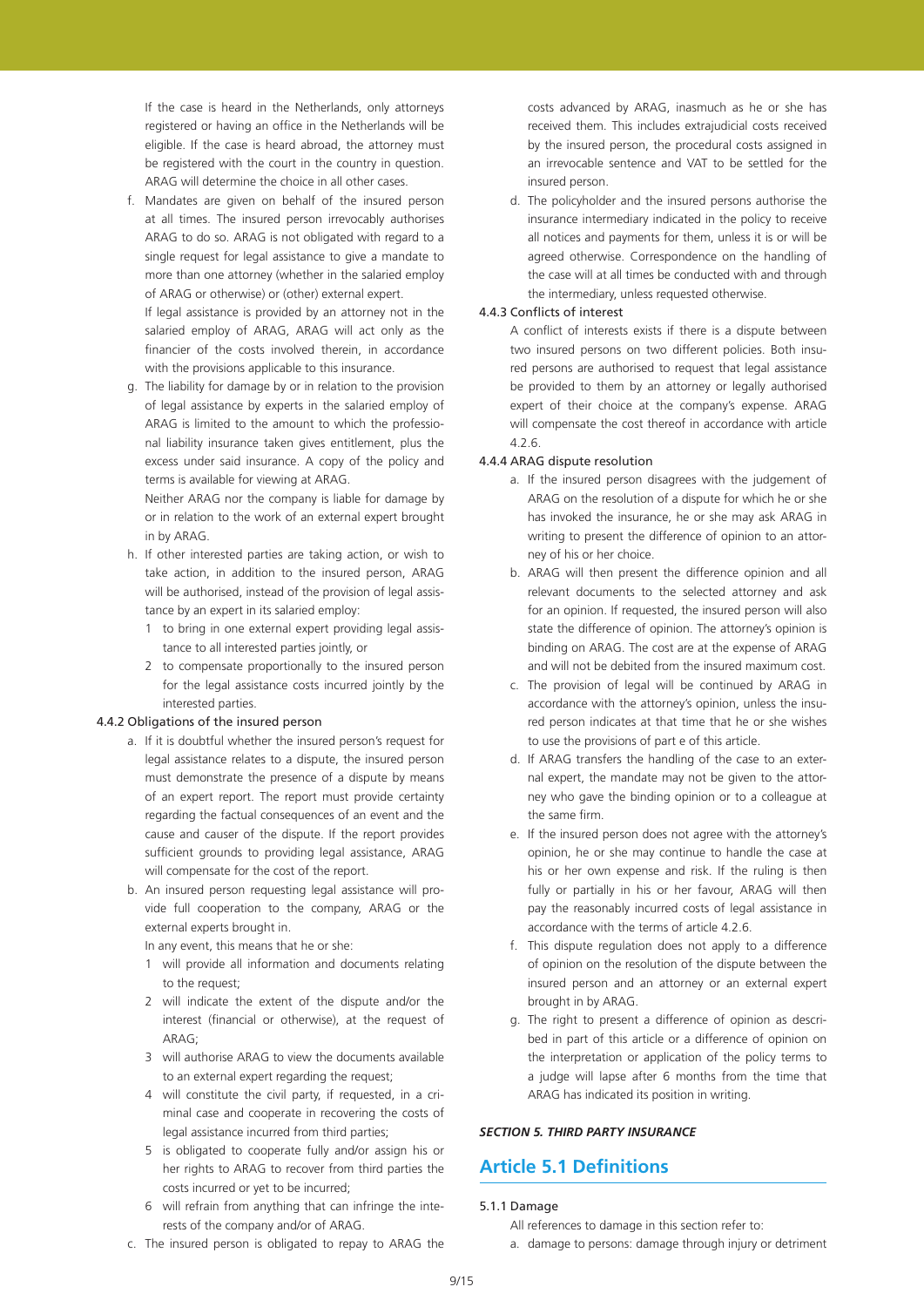to the health of persons, whether resulting in death or otherwise, including the damage arising therefrom;

b. damage to items: damage through the damaging and/or destruction and/or loss of items of persons other than the insured persons, including the damage arising therefrom.

# **Article 5.2 Capacity**

The liability of the insured person as a private individual is insured. Liability related to the exercising of a business or auxiliary business or profession or auxiliary profession is not covered, nor is the performing of paid manual labour. These limitations do not apply if the insured person performs paid or unpaid work or apprentice work during his or her holidays, spare time or studies.

## **Article 5.3 Coverage descriptions**

#### 5.3.1 Liability/damage

The liability of the insured persons in their aforementioned capacity is insured for damage caused or arising during the duration of the insurance.

## 5.3.2 Mutual liability

- a. The liability of the insured persons regarding each other is insured exclusively for damage to persons, incurred by the insured persons involved and inasmuch as said insured persons have no claims on other grounds regarding the event.
- b. No damage compensation will be given if the claimant is someone other than a natural person directly involved in and disadvantaged by the event, or said person's surviving relatives or dependants.
- c. The liability of an insured person for damage caused by animals or pets is included in the insurance, provided they are not kept for the exercising of a business or profession. Also insured is the liability of an insured person for damage caused by an animal or pet owned by the insured person, to persons other than the insured person during the period that said other person, not being a professional or commercial animal minder, is responsible for supervising the animal or pet.

## 5.3.3 Insured amount

The insurance provides coverage to a maximum of € 1,250,000 per event.

Compensation is given above the insured amount for:

- a. the cost of proceedings pursued with the approval or at the request of the company and legal assistance provided on its instructions;
- b. statutory interest on the portion of the principal covered by the insurance.

#### 5.3.4 Surety

If a government requires a monetary deposit for damage covered by the insurance to assure the rights of the person(s) disadvantaged, the company will provide said surety to a maximum of  $\epsilon$  125,000 (10% of the insured amount). The insured persons are obligated to authorised the company to dispose of the surety as soon as it is released and furthermore to cooperate fully in obtaining repayment to the company.

#### 5.3.5 Immovable goods

The following are insured regarding immovable goods:

- a. the liability of the insured person as the owner of the property he/she inhabits, including a houseboat, with corresponding structures, even if part thereof is rented out;
- b. the liability of an insured person for damage caused by fire, fire extinguishing and explosion occurring to a house rented by him or her on the basis of a rental agreement (including a holiday home or holiday apartment) as well as items therein, inasmuch as the insured person is not the owner/holder/lessee of said items, to a maximum of  $\in$  75,000;
- c. the liability of an insured person for damage caused by an aerial, as well as damage caused to the property rented and inhabited by him or her.

Other liability for damage by immovable goods, under construction or by operation or possession/ownership is excluded. The exclusion stated in article 5.4.3 is not applicable regarding the provision of 5.3.5 parts b and c above.

#### 5.3.6 Favours

In assessing the liability of an insured person, we will not invoke the circumstance that the damage was caused while the insured person was performing a favour.

The following applies in the allocation of damage compensation:

- a. all claims for compensation by the disadvantaged person on other grounds will be deducted first;
- b. no damage will be compensated if the claimant is someone other than the disadvantaged person directly involved in the event;
- c. no more than  $\epsilon$  12,500 for all disadvantaged persons will ever be paid out per event.

## **Article 5.4 Exclusions**

### 5.4.1 Intent

- The following liability is not covered:
- a. that of an insured person for damage caused by and/ or arising from his or her intentional unlawful action or omission aimed at a person or item;
- b. that of an insured person belonging to a group for damage caused by and/or arising from intentional unlawful action or omission, aimed at a person or item, by one of more of the persons belonging to the group, even in the event that the insured person himself or herself acted or omitted to act thus. The intentional nature of such unlawful action or omission does not diminish the fact that the insured person or, in the event the person belongs to a group, one or more of the persons belonging to the group is or was under the influence of alcohol or other substances.

#### 5.4.2 Sexual behaviour

The following liability is not covered:

- a. that of an insured person for damage caused by and/ or arising from his or her sexual or sexually suggestive actions of any nature;
- b. that of an insured person belonging to a group for damage caused by and/or arising from sexual or sexually suggestive actions of any nature by one or more of the persons belonging to the group, even in the event that the insured person himself or herself did not act in that manner.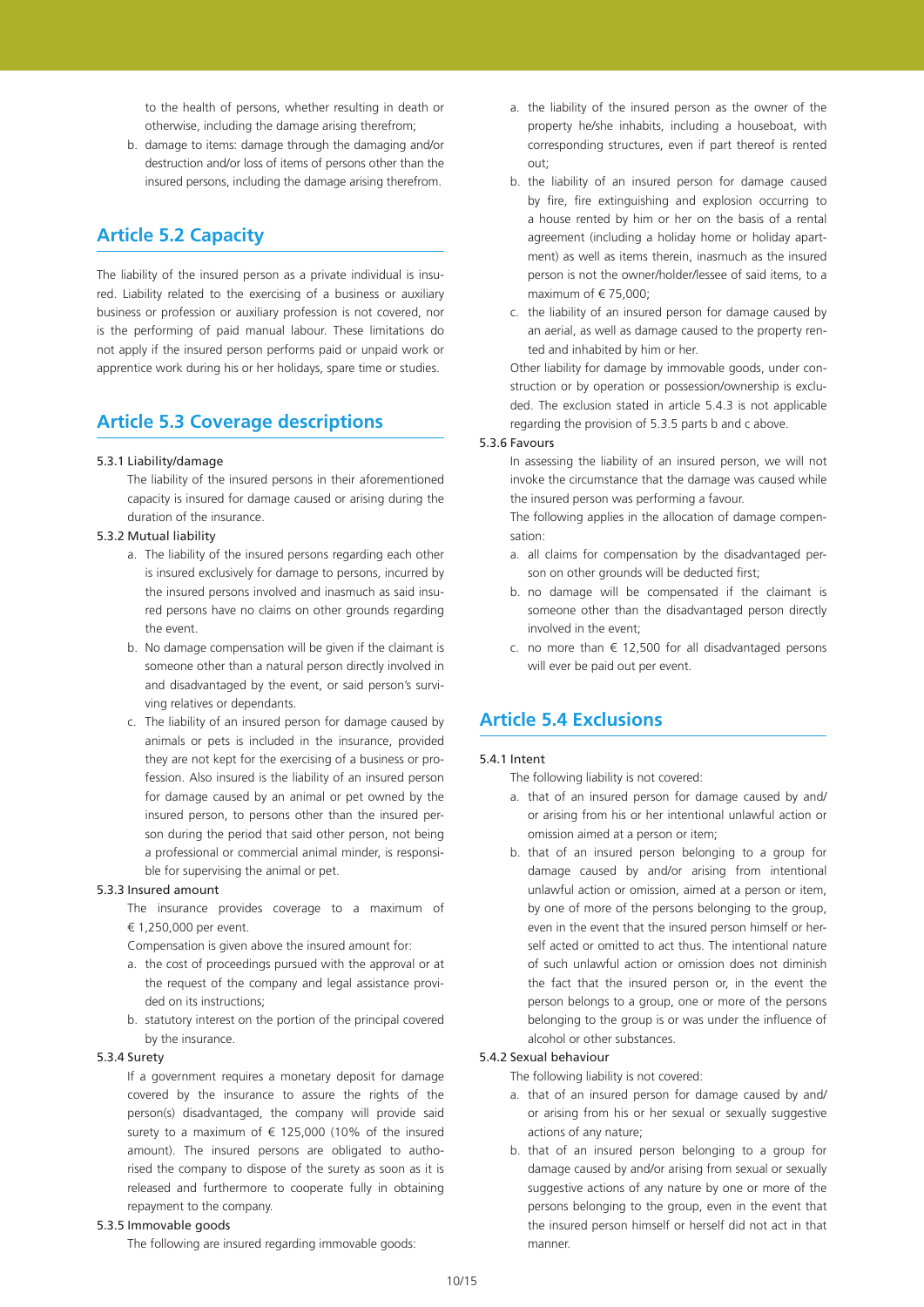#### 5.4.3 Supervision

The following liability damage is not covered:

- a. to items under the supervision of an insured person or someone on his or her behalf:
	- 1 on the basis of a rental, hire purchase, leasing or pledge agreement or usufruct (including the right of use and abode);
	- 2 by virtue of the exercising of a business or auxiliary business or profession or auxiliary profession, the exercising of manual labour other than as a favour;
- b. to items unjustly under the supervision of an insured person;
- c. to motor vehicles, caravans/mobile homes, motorcraft and sailcraft (including windsurfing boards) and aircraft under the supervision of an insured person or someone on his or her behalf;
- d. consisting of and/or as a result of loss, theft or disappearance of money, negotiable instruments, bank, post office bank, debit or credit cards under the supervision of the insured person or someone on his or her behalf.

Other cases of liability for damage to items under the supervision of an insured person, other than in the cases under 5.4.3 parts a to d inclusive, are insured to  $\epsilon$  4,500 per event with an excess of  $\epsilon$  45 per event.

Coverage of liability for fire damage to the holiday accommodations used, for damage by an aerial to the rented property and for damage as a passenger indicated in 5.3.5, 5.4.4, 5.4.5 and 5.4.6, respectively, remains in effect notwithstanding.

#### 5.4.4 Motor vehicles

Liability for damage caused with or by a motor vehicle owned, possessed, held, driven or used by an insured person is not covered.

This exclusion, however, does not apply for:

- a. the liability of an insured person as a passenger of a motor vehicle; the terms of articles 5.3.2 and 5.4.3, however, remain fully applicable;
- b. the liability of an insured person for damage with or by motor-driven mowers, children's toys, remote-controlled model cars and similar objects, provided they cannot exceed a speed of 10 km/h, as well as damage caused by bicycles with electric pedal assistance.

The coverage described under 5.4.4 parts a and b does not apply if and inasmuch as the liability is covered by other insurance.

c. The liability of an insured person for damage caused while joyriding with a vehicle, provided the causer is under the age of 18. Joyriding refers to any unlawful use of a motor vehicle without the intent to acquire the motor vehicle.

Liability for damage in the event of theft or misappropriation of the motor vehicle as well as for damage to the motor vehicle itself is not covered. In the event of joyriding without the committing of violence, this coverage does not apply if third party insurance has been taken out for the motor vehicle.

## 5.4.5 Watercraft

Liability for damage caused with or by a watercraft is not covered.

This exclusion does not apply for:

a. liability for damage caused with or by rowboats, canoes, windsurfing boards, sailboats with a sail surface area of no more than 16 m² and remotely operated model boats, unless such watercraft are equipped with an engine (outboard or otherwise) with a capacity of more than 3 KW (approximately 4 hp);

b. the liability of an insured person as a passenger of a watercraft; the terms of articles 5.3.2 and 5.4.3, however, remain fully applicable.

The coverage described under 5.4.5 parts a and b does not apply inasmuch as the liability is covered by other insurance.

#### 5.4.6 Aircraft

Damage caused with or by an aircraft, model aircraft, target aircraft, paragliding device, cable glider, airship, model rocket or balloon with a diameter of more than one metre in fully inflated condition is not covered.

This exclusion, however, does not apply for:

- a. liability for damage caused with or by model aircraft whose weight does not exceed 20 kg;
- b. the liability of an insured person as a passenger of an aircraft; the terms of articles 5.3.2 and 5.4.3, however, remain fully applicable.

The coverage described under 5.4.6 parts a and b does not apply inasmuch as the liability is covered by other insurance.

## 5.4.7 Weapons

Liability for damage caused in relation to the possession and/or use of weapons is excluded.

#### 5.4.8 Agreement not fulfilled

Damage caused by non-fulfilment, improper fulfilment or late fulfilment of an agreement is excluded.

## **Article 5.5 Damage settlement**

- 5.5.1 The company is in charge of damage settlement and of any civil proceeding initiated against the insured person. It is entitled to pursue damage compensation without the consent of the insured person. If, however, it appears that claims by persons other than the insured person exceed the insured amount, the company will confer with the insured person first before proceeding to make a settlement.
- 5.5.2 The insured person is obligated, if the company so desires, to transfer in writing to the company all rights that he or she may have regarding the damage towards a person other than the insured person.

#### *SECTION 6. GENERAL CLAUSES*

## **Article 6.1 Definitions**

### 6.1.1 ARAG

ARAG-Nederland, Algemene Rechtsbijstand Verzekeringmaatschappij N.V., having its registered office in Amsterdam and place of business in Leusden. This is the insurance company which processes claims and arranges for the surety deposit to be advanced on behalf of the company in case of a legal dispute. Contact information is included in article  $6.5.1.c.$ 

## 6.1.2 Fraud

Making or attempting to make false statements in writing, deception, acts prejudicial to creditors or beneficiaries and/or misappropriation by persons and/or organisations involved in the creation and/or execution of the insurance, with the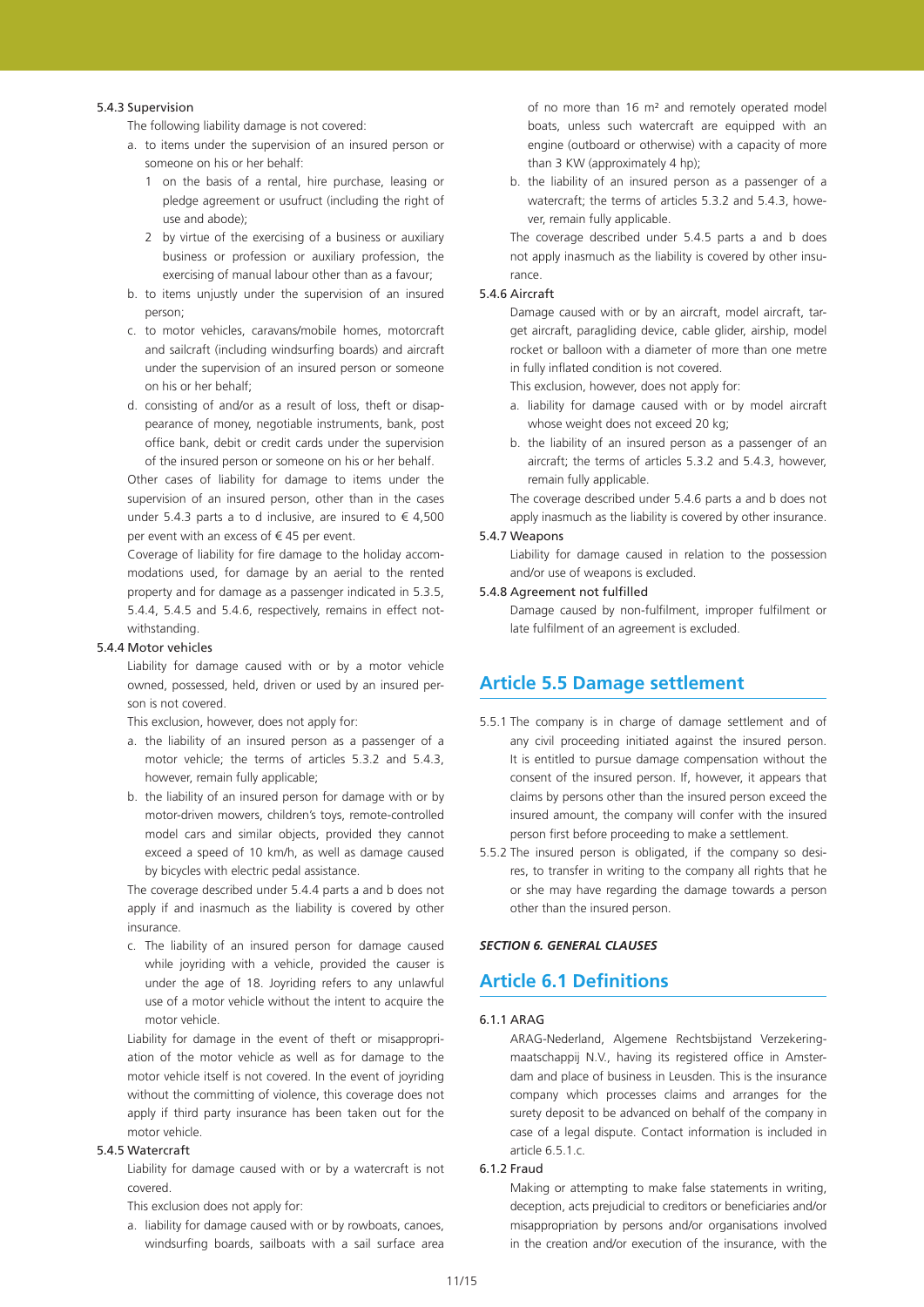purpose of obtaining insurance coverage or a payment or service on false pretences to which there is no entitlement.

## 6.1.3 Company

OOM Schadeverzekering N.V. This company is registered with the Financial Markets Authority (AFM) under number 12.000.624.

#### 6.1.4 War and kindred risks

Armed conflict, civil war, uprising, internal unrest, riot, mutiny. The definitions of these forms of war and kindred risks are part of the text filed by the Union of Insurers in the Netherlands on 2 November 1981 at the office of the clerk of the District Court in The Hague.

### 6.1.5 Insured person

Every person indicated as such in the policy.

## 6.1.6 Policyholder

The person having entered into the insurance contract with the company and indicated as such on the policy sheet.

## **Article 6.2 Region of coverage**

The insurance is in effect worldwide, unless stated otherwise for a coverage component.

## **Article 6.3 Scope of coverage**

#### 6.3.1 Insured period

The insured costs are eligible for the determination of the payment provided they are incurred during the period in which the insurance is in effect.

#### 6.3.2 Uncertain event

The insurance provides coverage only if and as long as the requirement for uncertainty indicated in article 7:925 of the Dutch Civil Code (BW) is fulfilled. This requirement for uncertainty is fulfilled if and as long as the damage for which compensation is claimed is the result of an event for which it was uncertain to the parties at the time of entering into the insurance that damage was incurred therefrom for the policyholder/insured person or for a third party, or would still arise in the normal course of events.

#### 6.3.3 Terrorism

The consequences of an event related (directly or indirectly) to terrorism, malicious contamination or preventive measures are covered in accordance with the coverage and definitions as set out in the 'Terrorism Coverage Clause Sheet of the Dutch Terrorism Damage Reinsurance Company (NHT N.V.)' and the 'Protocol for Claims Handling of the Dutch Terrorism Reinsurance Company (NHT N.V.)' and notes thereto. The text of said Clause Sheet and Protocol and notes thereto can be consulted or downloaded from the NHT website at www.terrorismeverzekerd.nl or requested from the company.

### 6.3.4 Foreign currency

Bills in foreign currency will be converted to euro according to the applicable rate on the date of the event.

# **Article 6.4 Exclusions**

Inasmuch as is not explicitly stated otherwise on the policy sheet, there is no claim for compensation of costs:

- 6.4.1 as a result of natural disasters: earthquake, flooding and volcanic eruption;
- 6.4.2 arising from, or related to, nuclear reactions and fission products thus occurring, regardless of how the reactions occur, other than in medical treatment applied to the insured person;
- 6.4.3 arising from war and kindred risks;
- 6.4.4 if a claim could be made, in the absence of this insurance, on compensation, payment and/or assistance based on other insurance, legislation or provision, whether predating this insurance or otherwise. In that case, this insurance will then be valid only after all other insurance has been claimed. In that case, only that damage will be eligible for compensation, payment and/or assistance that exceeds the amount that can be claimed elsewhere or could be claimed elsewhere if this insurance did not exist. Article 7.691 part 1 of the civil code does not apply;
- 6.4.5 if the company is intentionally misled by the policyholder, insured person and/or beneficiary of payment by deliberately failing to disclose facts and circumstances that are important to the company in evaluating the claim and/or by making false statements, unless such misleading does not justify this exclusion;
- 6.4.6 of damage related directly or indirectly to or caused by the insured person participating in or knowingly and wilfully being present in a hijacking, strike, rebellion and/or act of terrorism;
- 6.4.7 of damage directly or indirectly related to or caused while the insured committed or aided in the committing of a crime;
- 6.4.8 if the damage is attributable to intent and/or conscious or unconscious recklessness of the insured person or someone with an interest in the benefit:
- 6.4.9 if an incorrect representation of matters is given by the policyholder, insured person or beneficiary or if an untrue statement is made and the company's interests are thereby infringed. If the infringement of interests is not such that it justifies exclusion, the company will deduct the damage as a result of the incorrect representation of matters or untrue statement by the policyholder, insured person or beneficiary from any payment or, if payment has already occurred, recover it from the person who gave the incorrect representation of matters or made the untrue statement. If the incorrect representation of matters is given or an untrue statement is made with the intent of misleading the company, there will be no claim for compensation of costs.

## **Article 6.5 Obligations**

## 6.5.1 Damage reporting obligation

As soon as the policyholder/insured person is aware or should be aware of an event that may result in a payment obligation for the company, he or she must report the event as quickly as is reasonably possible:

a. In the event of damage covered by the article on 'Unforeseen Expenses' of the Travel Insurance, the policyholder/insured person is obligated to contact the

## **OOM Emergency Centre**

Tel. + 31 (0)70 353 21 35

b. Other damage covered by the Travel Insurance and damage covered by the Personal Accident, Household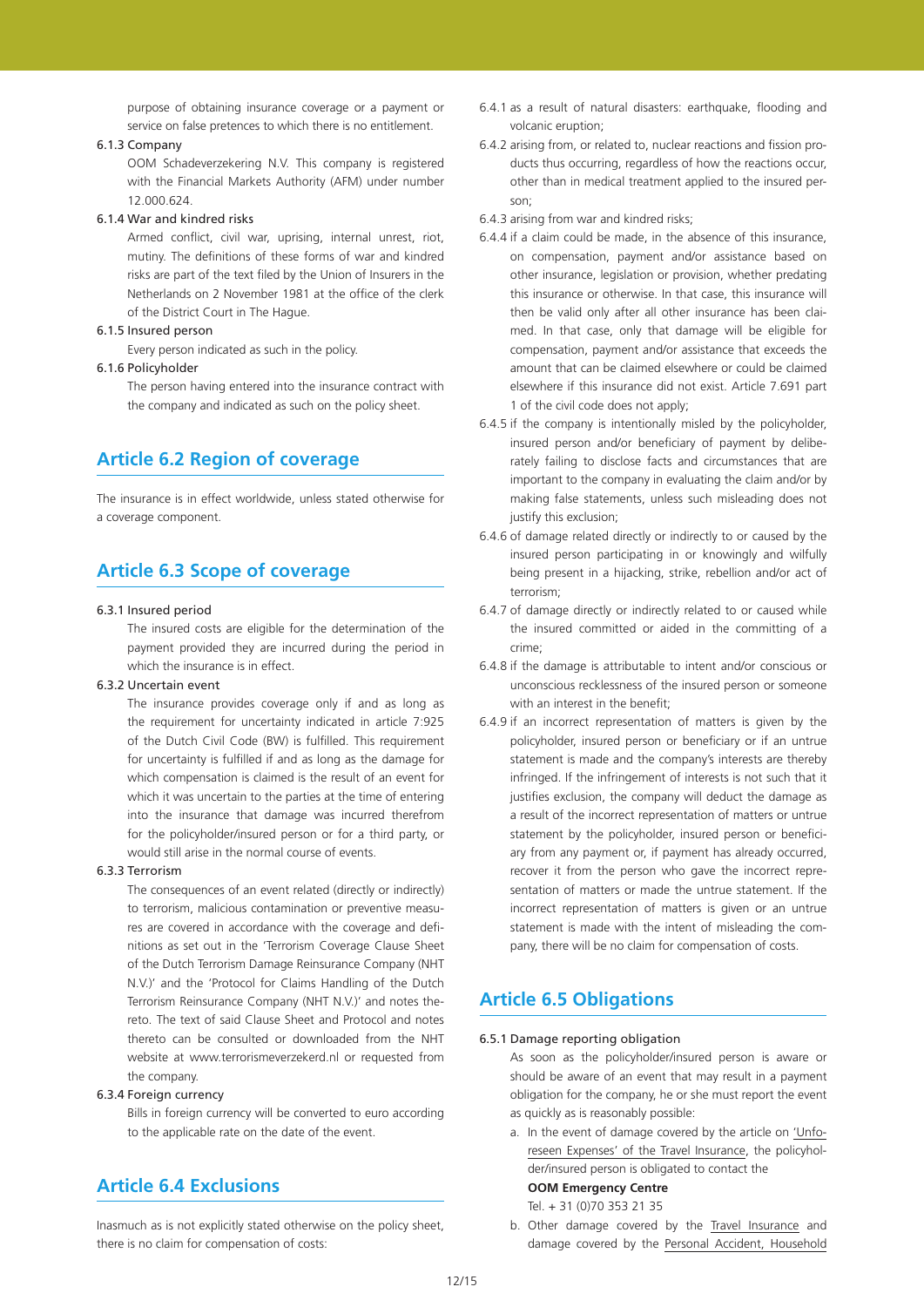Contents and/or Third Party Insurance must be reported to:

## **OOM Verzekeringen**

c/o P.O. Box 50.000 7900 RP Hoogeveen The Netherlands Tel. +31 (0)70 353 21 25 Fax +31 (0)70 353 21 26 E-mail claims@oomverzekeringen.nl

c. Damage covered by the Legal Assistance Insurance must be reported to:

## **ARAG**

P.O. Box 230 3830 AE Leusden The Netherlands Telephone: + 31 (0)33 43 42 350 Fax: + 31 (0)33 43 42 441 www.arag.nl/klantenservice

## 6.5.2 Damage information obligation

- a. The policyholder/insured person is required to provide the company, its medical adviser or those in charge of verification with all information and documentation, within a reasonable time, that is important to the company to evaluate the payment obligation.
- b. This means, among other things, that all invoices must be specified so that the company's required compensation may be determined from it without further enquiries.

### 6.5.3 Cooperation obligation

- a. The policyholder/insured person is obligated to cooperate in full and refrain from all that may infringe the interests of the company.
- b. This means, among other things, that he or she is obligated to inform the company of all other known insurance policies that provide coverage at the time of the event for damage claimed under this insurance.
- c. He or she is also obligated to assist the company in seeking recovery from liable third parties.
- d. The policyholder/insured person is also obligated to refrain from acknowledging liability.

### 6.5.4 Liability for non-fulfilment of obligations

- a. No rights may be derived from this insurance if the policyholder/insured person has not fulfilled one or more of the above policy obligations and has thereby infringed the company's interests.
- b. There is no infringement of interests where liability is rightly acknowledged or if mere facts are acknowledged.
- c. All rights to payment lapse if the policyholder/insured person has not fulfilled the above obligations, with the intent of misleading the company, unless such misleading does not justify the lapsing of rights.

# **Article 6.6. Premium payment, premium refund and suspension**

6.6.1 The policyholder is obligated to pay the premium owed on the premium due date, in advance, including expenses and, if applicable, insurance tax.

### 6.6.2 Starting premium

a. If the policyholder does not pay the starting premium no

later than the thirtieth day from receipt of the request for payment, or refuses to pay, no coverage will be provided, without notice of default required by the company, regarding any events occurring on or after the effective date or amendment date.

b. Starting premium includes: the premium owed by the policyholder in relation to an interim change in the insurance.

## 6.6.3 Subsequent premium

- a. If the policyholder refuses to pay the subsequent premium, no coverage will be provided regarding events occurring on or after the premium due date.
- b. If the policyholder does not pay the subsequent premium on time, no coverage will be provided for events occurring from the fifteenth day after the company has made a written demand for payment to the policyholder after the premium due date and payment has not been made.
- c. Subsequent premium includes: the premium owed by the policyholder on tacit renewal of the insurance.
- 6.6.4 No compensation is owed for expenses whose necessity or the expectation of incurring them became apparent in the time that the insurance is or was suspended.
- 6.6.5 The policyholder continues to be obligated to pay the premium as well as collection costs.
- 6.6.6 Coverage will take effect again for events occurring after the day that the amount owed by the policyholder, including premium, insurance tax and costs (including collection charges) is received in full by the company. In the event of agreed instalment payments, coverage will not be restored until all instalments remaining unpaid have been paid.
- 6.6.7 If the policyholder does not pay the premium owed in time on the first premium due date, or refuses to pay, and if the policyholder does not pay the subsequent premium in time or refuses to pay, the insurance will end on written termination by the company. In the event of no timely payment of the subsequent premium, however, only if the company has demanded payment of the subsequent premium by the policyholder after the premium due date, to no avail. The insurance will end on the date stated in the letter of notice, albeit, except in the case of intent to mislead, no earlier than two months after the date of the letter of notice. Termination does not affect the suspension of the insurance on the basis of the above provisions to the date on which the insurance ends.
- 6.6.8 Except in the case of termination due to intent to mislead the company, the ongoing premium will be refunded reasonably in the event of early termination.

# **Article 6.7. Insurance basis**

- 6.7.1 The application form with statements made by the policyholder or insured person, written in person or otherwise, and any written information provided separately by the policyholder or insured person, form the basis of this insurance and are considered to constitute a whole with the policy.
- 6.7.2 a. If the policyholder has not fulfilled the information obligation in article 7:928 BW and has acted with the intent of misleading the company or if the company would not have provided insurance had it known the actual state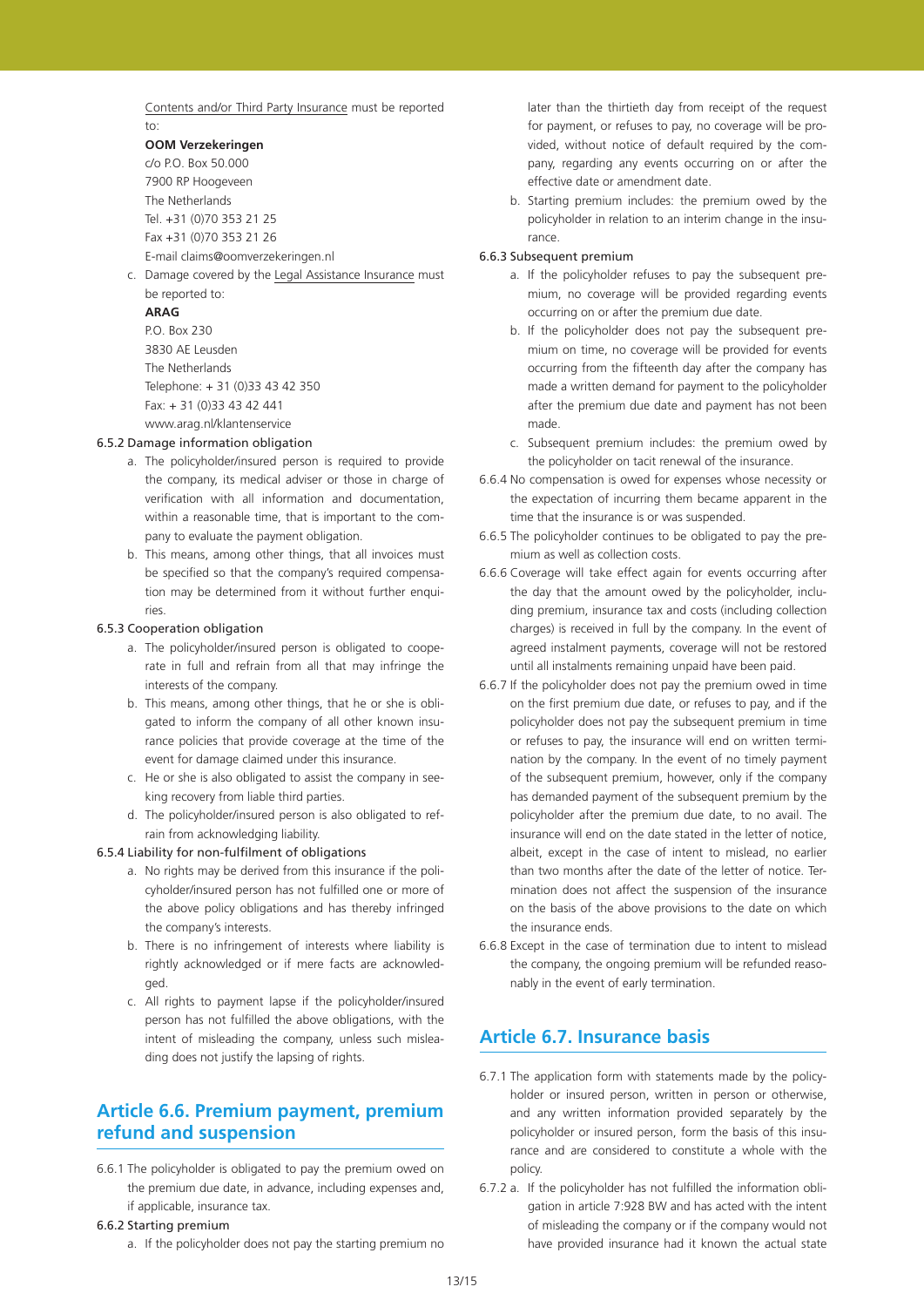of affairs, the company will be authorised to terminate the insurance within two months from discovery at a time to be determined by the company, without a notice period.

- b. The policyholder may terminate the insurance with immediate effect within two months after the company has invoked non-fulfilment of the information obligation on entering into the insurance contract, including the situation in which the company invokes non-fulfilment of the information obligation on materialisation of the risk.
- 6.7.3 In the event of non-fulfilment of the information obligation by the policyholder on entering into the insurance contract, the company may propose to the policyholder that the insurance contract be continued under amended terms. The right to payment will be evaluated in accordance with article 7:930 BW.

# **Article 6.8. Duration and end of insurance**

#### 6.8.1 Duration of insurance

- a. The insurance is entered into for a period as indicated on the policy sheet. The maximum insurance term is 5 years.
- b. The insurance cannot be renewed, but new insurance can be applied for. An application form must be submitted to the company for that purpose.
- c. By way of exception to the terms under b, the insurance may be extended once for a maximum period of 30 days. The total insurance term, including the extended period, may never exceed the maximum insurance term.

#### 6.8.2 Termination by the policyholder

The policyholder may terminate both the short-term and long-term insurance at any time. The insurance will then be terminated as of the date on which the company receives the written notice, or on such later date as may be stipulated by the policyholder. The insurance will not be retroactively terminated under any circumstances.

#### 6.8.3 Option of termination by the company

- a. The company is entitled to terminate the insurance unilaterally and with immediate effect if the policyholder and/or insured person commits or attempts to commit fraud, deceit, intentionally make incorrect statements and/or other serious offences (such as duress and threats). In such cases, the insurance will be terminated, including any supplementary insurance, effective the day that the event in question occurred or on any other date to be determined by the company.
- b. The company is entitled to terminate the insurance in writing up to 30 days after the company has taken a final position regarding damage. The insurance will end on the date stated in the letter of notice, but not earlier than two months after the date of the letter of notice except in the event that the termination is related to the intent by an insured person or by the policyholder to mislead the company. The policyholder is entitled to terminate according to paragraph 2 of this article.

# **Article 6.9 Revision of the premium and/or terms**

- 6.9.1 The company is entitled to revise the terms of insurance and premiums of its policies, either as a whole or in groups. Such revision will occur for each insurance on a date to be set by the company.
- 6.9.2 The company will inform the policyholder of the intended revision.
- 6.9.3 The policyholder is entitled not to agree to a revision resulting in reduced coverage or an increased premium. If the policyholder has informed the company of this within one month from the date stated in part 1, the insurance will end as of the date indicated in part 1, with a refund of the premium for the period not elapsed for which the premium has been paid.
- 6.9.4 If the company has not received any notice from the policyholder within the stated period of 1 month after the date stated in part 1, the insurance will be continued under the new terms and/or for the new premium.

## **Article 6.10 Change of risk**

- 6.10.1 Any change in the composition of the family and any other change affecting the rights and obligations under this insurance contract must be communicated to the company in writing as quickly as possible, within 1 month from the time that the change occurred. If the policyholder omits to act as above, the right to any restitution of premiums will lapse, as will the right to any damage payment, except in the event that the change does not justify it.
- 6.10.2 The policyholder must inform the company in writing as soon as possible of any change of address. Notification by the company to the policyholder will legally be made to the last address known to the company.
- 6.10.3 The policyholder must give notice of an increase in family size as soon as possible, within 1 month, indicating the name(s) and date(s) of birth of the person(s) in question.

## **Article 6.11 Personal information**

- 6.11.1 a. Personal information is requested when insurance is applied for. This information is processed by the company to enter into and carry out agreements, engage in marketing operations, to assure the security and integrity of the financial sector, for statistical analysis and to be able to fulfil legal obligations.
	- b. The processing of personal data is subject to the code of conduct for the processing of personal data by financial institutions ['Verwerking Persoonsgegevens Financiële Instellingen'].
- 6.11.2 With regard to a sensible acceptance policy, the company may consult the policyholder's information and/or that of the insured person(s) at the CIS foundation in Zeist. In this regard, participants in the CIS foundation may also exchange information among each other. The goal is to manage risk and prevent fraud.

The privacy regulations of the CIS foundation apply. See www.stichtingcis.nl.